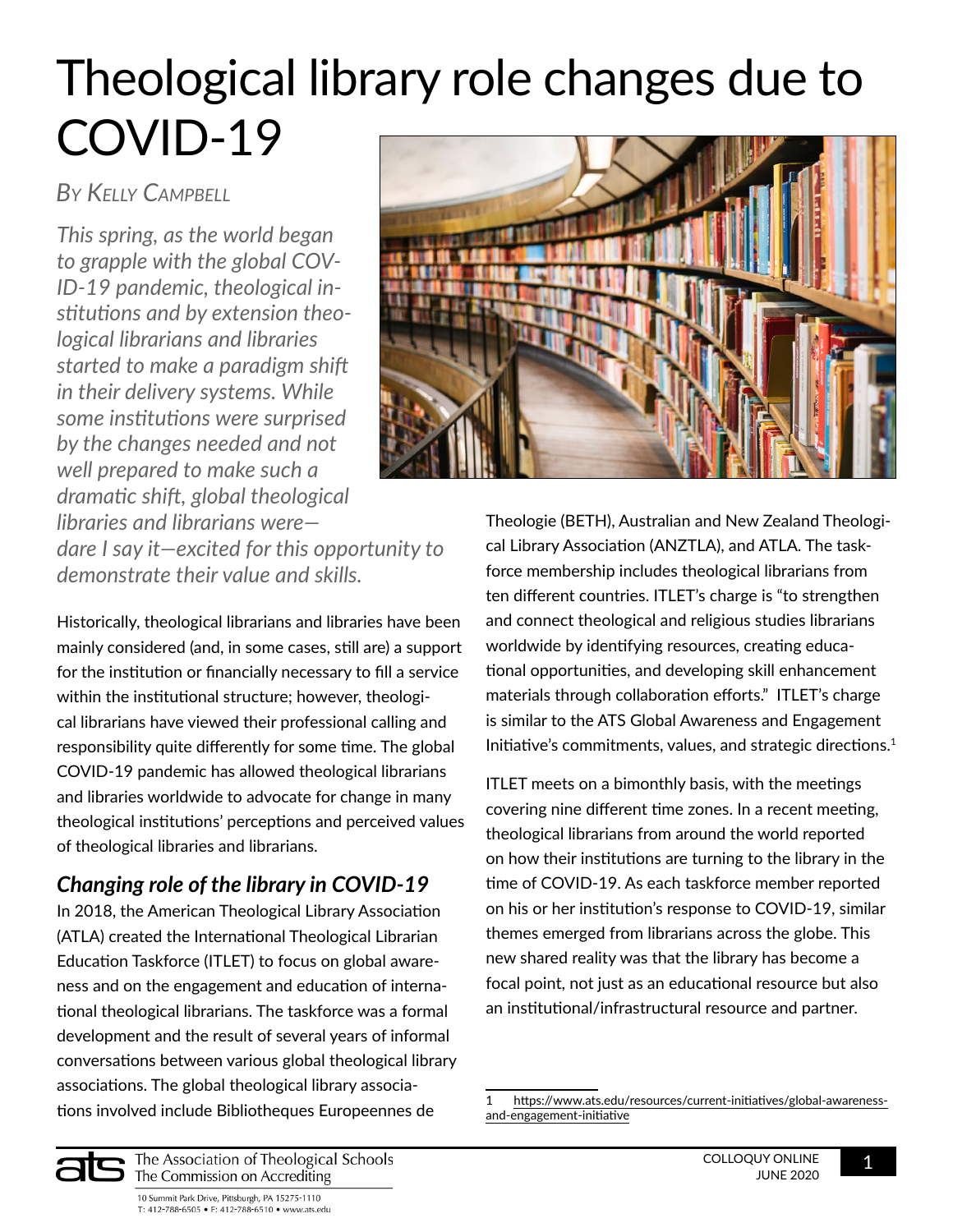In this time of global unknowns, theological libraries and theological librarians have risen to the challenge of pivoting to online teaching.

During this dramatic pivot to online education, theological faculty and students in Australia suddenly discovered electronic library collections that had been developed but then underutilized. Taskforce members learned that in the Philippines, e-books for course reserves were critically important. The member from India reported that theological librarians were being sought out as technological partners in helping faculty develop and deliver their courses online. Learning Management Systems were demystified for students and faculty because librarians were already familiar with them and utilized this type of software on a regular basis. The themes shared that evening from global theological librarians were consistent with experiences shared from North American theological librarians. While the themes were similar, the diversity and contextualization needed to answer these challenges were evident as well.

Furthermore, the meeting's discussion included the fact that publishers gathered necessary resources and started providing them globally to theological libraries almost immediately without any long discussions between librarians and publishers. In addition, global theological publishers expanded their "behind the pay wall" collections for a period of time to help partner with theological librarians and libraries. Access, which has long been a value of theological librarians, became a higher priority rather than the size of collections. The access was not to a volume of information but to quality information and resources. The above-mentioned changes and adaptations took place in theological libraries globally with relative ease. How did this happen?

One reason global theological libraries and theological librarians have been unfazed by the sudden paradigm switch as they have successfully dealt with it is their own perceptions of their roles as theological librarians and the professional skills they employ in fulfilling that role. Access has been a primary focus of theological libraries and librarians for several years in contrast with the old

"counting the numbers" methodology. Quality and engaging interactions with faculty and students are a better measure of a library and a librarian's effectiveness though they are harder to quantify and market for theological institutions. "Our library has 500,000 materials" is much easier to use in marketing bylines than "our theological librarians are partnering with you (the student) each step of the way in your theological journey."

A second reason theological librarians are surviving and thriving in changing times is that they know the value of collaboration. Through cooperative agreements, theological libraries are connected and prepared to share, collaborate, and support one another in the endeavor of partnering together for faculty and students. Theological librarians have seen the library as a place without four walls for decades. Collaboration mixed with collegiality, one of the values of the ATS Global Awareness and Engagement Initiative, is a powerful combination in difficult times.<sup>2</sup> In other words, COVID-19 has allowed theological libraries and theological librarians to become a "partner" of theological institutions in the educational process instead of just offering a service or a support.

This concept of the library as a partner in the educational process was raised more than 16 years ago by Timothy D. Lincoln. In his essay, "What's A Seminary Library For?" Lincoln made this precise argument.

Knowing the over-arching purpose of a seminary library is important for seminary leaders as they allocate scarce resources of money and personnel. After briefly reviewing the role of libraries in recent literature of theological education, this article argues that seminary libraries do more than preserve classic Christian texts and assist patrons in finding information. The services of seminary libraries are important to the broad education of ministerial students. Thus understood, librarians are educators who should be partners in all discussions of teaching and learning and decisions about library budgets are not educationally neutral.<sup>3</sup>



 $\overline{2}$  Ibid.

<sup>3</sup> Timothy D. Lincoln, "What's a Seminary Library For?" *Theological Education*, vol. 40, no. 1 (2004), 1–10.